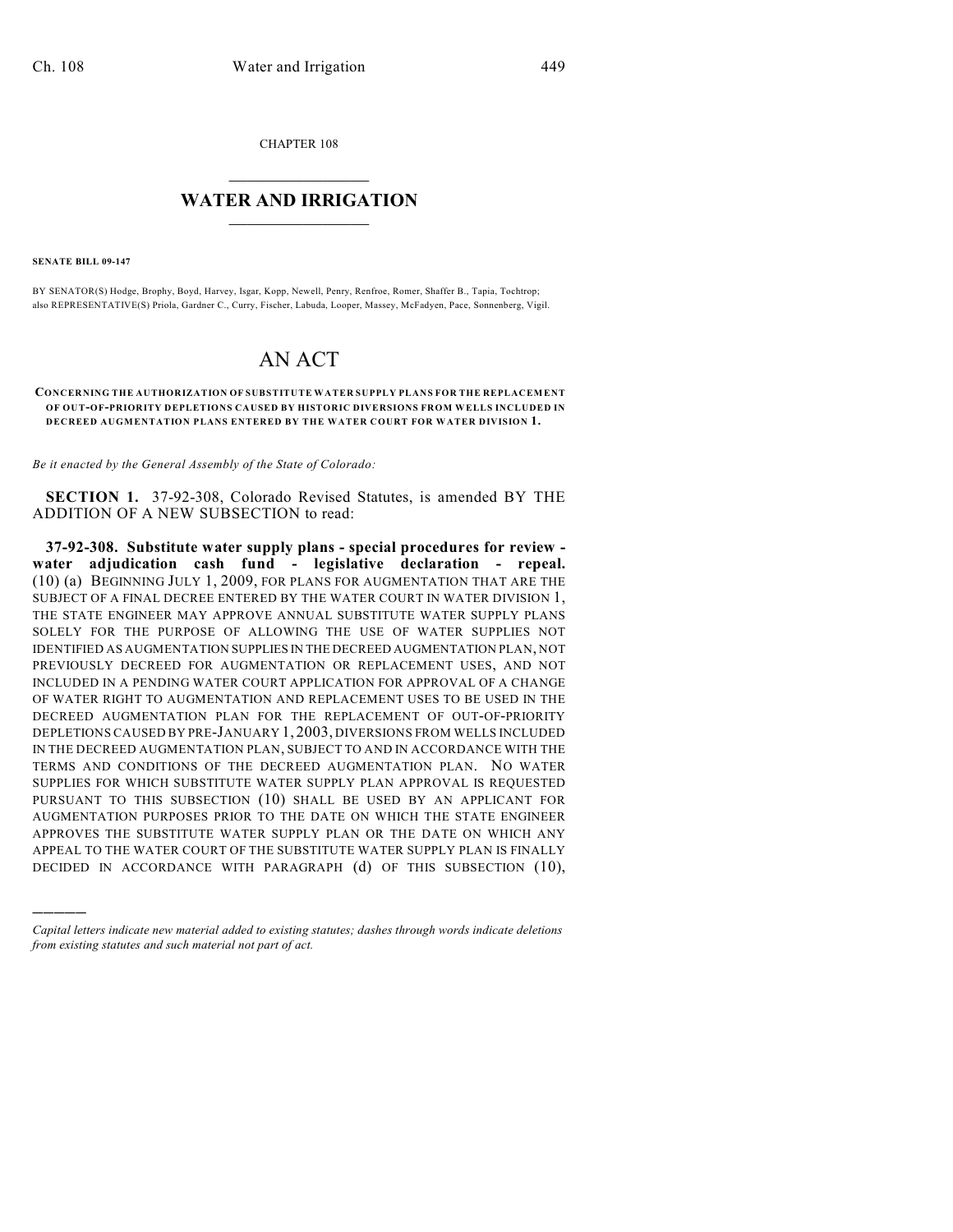WHICHEVER OCCURS LATER. THE STATE ENGINEER MAY APPROVE A SUBSTITUTE WATER SUPPLY PLAN UNDER THIS SUBSECTION (10) IF THE FOLLOWING CONDITIONS ARE MET:

(I) THE APPLICANT HAS FILED A REQUEST FOR APPROVAL OF THE SUBSTITUTE WATER SUPPLY PLAN WITH THE STATE ENGINEER, WHICH REQUEST SHALL INCLUDE, AT A MINIMUM, THE FOLLOWING INFORMATION:

(A) THE NAME OF THE WATER RIGHTS TO BE USED FOR AUGMENTATION IN THE DECREED AUGMENTATION PLAN UNDER THE SUBSTITUTE WATER SUPPLY PLAN AND A LIST OF DECREES ASSOCIATED WITH SUCH RIGHTS;

(B) A COPY OF EVERY AGREEMENT OR OTHER DOCUMENT THAT EVIDENCES THE APPLICANT'S RIGHT TO USE THE WATER RIGHTS FOR AUGMENTATION;

(C) FOR USE OF EXISTING SOUTH PLATTE RIVER BASIN SURFACE WATER RIGHTS, AN ANALYSIS OF THE HISTORICAL USE OF THE WATER RIGHTS, WHICH ANALYSIS SHALL INCLUDE, AT A MINIMUM, THE LOCATION AND NUMBER OF ACRES HISTORICALLY IRRIGATED BY THE RIGHTS, IDENTIFICATION OF THE CROPS HISTORICALLY IRRIGATED BY THE RIGHTS, A CALCULATION OF THE HISTORICAL DIVERSIONS AND RETURN FLOWS ASSOCIATED WITH HISTORICAL USE OF THE RIGHTS, A SUMMARY OF AVERAGE ANNUAL DIVERSIONS AND AVERAGE AND MAXIMUM MONTHLY DIVERSIONS AND CONSUMPTIVE USE ASSOCIATED WITH HISTORICAL USE OF THE RIGHTS, THE FIELD IRRIGATION EFFICIENCY USED IN THE HISTORICAL USE ANALYSIS, WHICH SHALL NOT EXCEED FIFTY PERCENT, AND THE IDENTITY OF ALL OTHER WATER RIGHTS USED TO IRRIGATE THE LAND HISTORICALLY IRRIGATED BY THE WATER RIGHTS;

(D) THE AMOUNT OF WATER AVAILABLE FROM THE WATER RIGHTS FOR REPLACEMENT USES UNDER THE SUBSTITUTE WATER SUPPLY PLAN;

(E) THE AMOUNT OF RETURN FLOWS, IF ANY, ASSOCIATED WITH THE HISTORICAL USE OF THE WATER RIGHTS, INCLUDING THE AMOUNT AND TIMING OF SUCH RETURN FLOWS THAT WOULD OCCUR AFTER THE END OF THE ONE-YEAR SUBSTITUTE WATER SUPPLY PLAN APPROVED UNDER THIS SUBSECTION (10);

(F) THE AMOUNT OF DEPLETIONS FROM PRE-JANUARY 1, 2003, DIVERSIONS TO BE REPLACED USING THE WATER RIGHTS;

(G) THE SOURCE OF WATER TO BE USED TO MAKE REQUIRED RETURN FLOW REPLACEMENTS, WHICH SOURCE SHALL NOT INCLUDE WATER PUMPED FROM AUGMENTATION WELLS;

(H) THE MANNER IN WHICH THE APPLICANT WILL INCORPORATE THE ACCOUNTING FOR USE OF THE WATER RIGHTS FOR AUGMENTATION USES INTO THE ACCOUNTING REQUIRED BY THE AUGMENTATION PLAN DECREE AND MAKE ANY REQUIRED RETURN FLOW REPLACEMENTS UNDER THE SUBSTITUTE WATER SUPPLY PLAN; AND

(I) FOR USE OF EXISTING SOUTH PLATTE RIVER BASIN SURFACE WATER RIGHTS, AN AFFIDAVIT SIGNED BY THE RECORD OWNER OF THE WATER RIGHTS STATING THAT, DURING THE TERM OF THE SUBSTITUTE WATER SUPPLY PLAN, THE LAND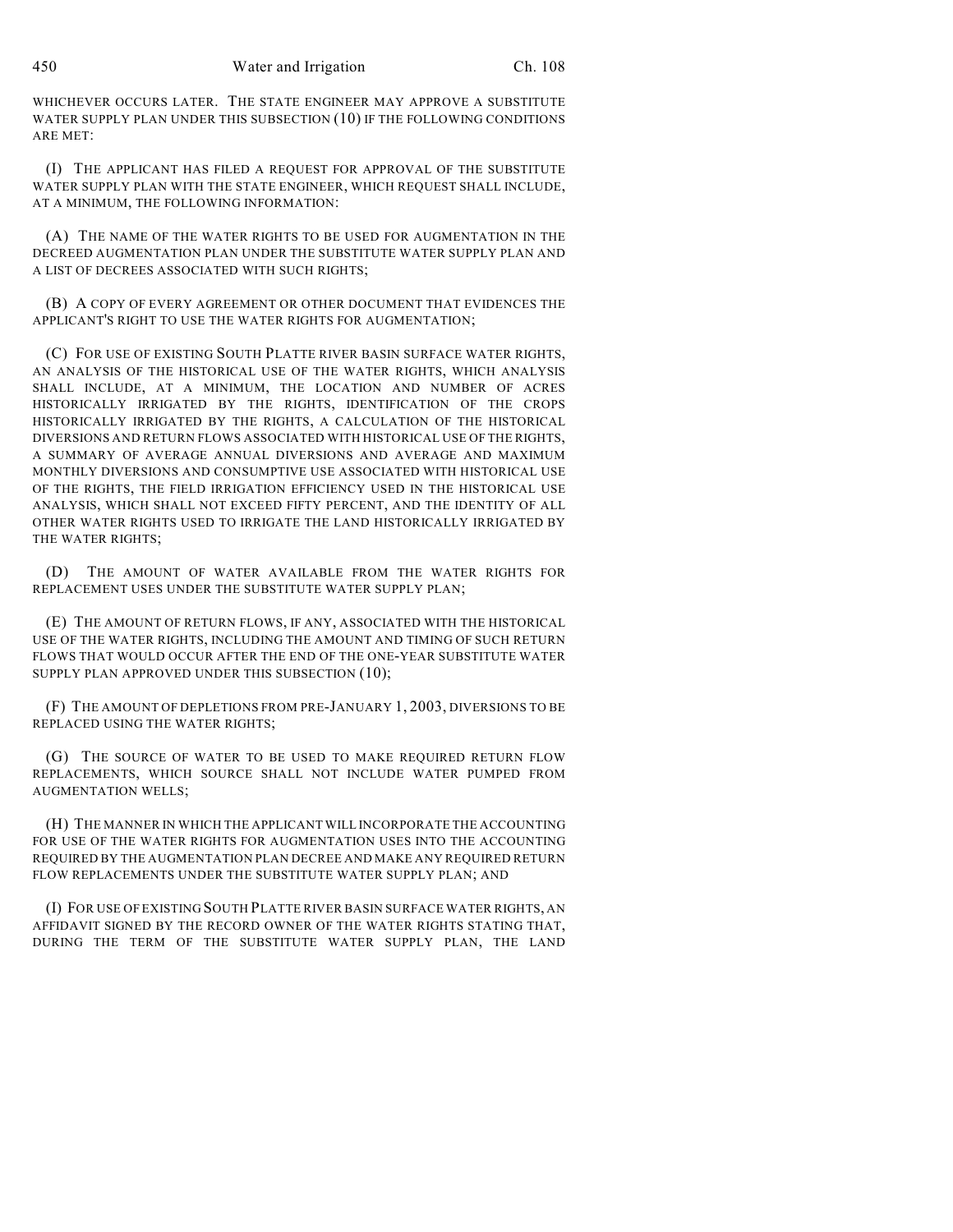HISTORICALLY IRRIGATED BY THE WATER RIGHTS SHALL NOT BE IRRIGATED EXCEPT WITH NONTRIBUTARY GROUND WATER OR POTABLE WATER SUPPLIED BY A MUNICIPALITY OR WATER DISTRICT;

(II) THE APPLICANT HAS PROVIDED WRITTEN NOTICE OF THE REQUEST FOR APPROVAL OF THE SUBSTITUTE WATER SUPPLY PLAN AND HAS MADE AVAILABLE THE INFORMATION REQUIRED IN SUBPARAGRAPH (I) OF THIS PARAGRAPH (a), BY FIRST-CLASS MAIL OR ELECTRONIC MAIL, TO ALL PARTIES WHO HAVE SUBSCRIBED TO THE SUBSTITUTE WATER SUPPLY PLAN NOTIFICATION LIST FOR WATER DIVISION 1 AND ALL PARTIES TO THE WATER COURT CASE IN WHICH THE PLAN FOR AUGMENTATION WAS DECREED, AND PROOF OF SUCH NOTICE IS FILED WITH THE STATE ENGINEER;

(III) THE STATE ENGINEER HAS GIVEN THE OWNERS OF WATER RIGHTS AND DECREED CONDITIONAL WATER RIGHTS AND THE PARTIES TO THE WATER COURT CASE IN WHICH THE PLAN FOR AUGMENTATION WAS DECREED THIRTY DAYS AFTER THE DATE OF MAILING OF SUCH NOTICE TO FILE COMMENTS ON THE SUBSTITUTE WATER SUPPLY PLAN. SUCH COMMENTS SHALL INCLUDE ANY CLAIM OF INJURY OR ANY TERMS AND CONDITIONS THAT SHOULD BE IMPOSED UPON THE PLAN TO PREVENT INJURY TO A PARTY'S WATER RIGHTS OR DECREED CONDITIONAL WATER RIGHTS AND ANY OTHER INFORMATION THE OPPOSER WISHES THE STATE ENGINEER TO CONSIDER IN REVIEWING THE SUBSTITUTE WATER SUPPLY PLAN REQUEST.

(IV) THE STATE ENGINEER, AFTER CONSIDERATION OF THE COMMENTS RECEIVED, HAS DETERMINED THAT THE OPERATION AND ADMINISTRATION OF SUCH PLAN WILL, WHEN COMBINED WITH REPLACEMENTS UNDER THE DECREED AUGMENTATION PLAN, REPLACE ALL OUT-OF-PRIORITY DEPLETIONS CAUSED BY THE PRE-JANUARY 1, 2003, DIVERSIONS FROM WELLS INCLUDED IN THE DECREED AUGMENTATION PLAN IN TIME, LOCATION, AND AMOUNT REQUIRED BY THE DECREE, AND WILL OTHERWISE PREVENT INJURY TO OTHER WATER RIGHTS AND DECREED CONDITIONAL WATER RIGHTS, INCLUDING WATER QUALITY AND CONTINUITY TO MEET THE REQUIREMENTS OF USE TO WHICH THE SENIOR APPROPRIATION HAS NORMALLY BEEN PUT PURSUANT TO SECTION 37-80-120 (3), AND WILL NOT IMPAIR COMPLIANCE WITH ANY INTERSTATE COMPACTS. THE STATE ENGINEER SHALL IMPOSE SUCH TERMS AND CONDITIONS AS ARE NECESSARY TO ENSURE THAT THESE STANDARDS ARE MET, INCLUDING, BUT NOT LIMITED TO, THE TERMS AND CONDITIONS REQUIRED BY PARAGRAPH (b) OF THIS SUBSECTION (10). IN MAKING THE DETERMINATIONS SPECIFIED IN THIS SUBPARAGRAPH (IV), THE STATE ENGINEER SHALL NOT BE REQUIRED TO HOLD ANY FORMAL HEARINGS OR CONDUCT ANY OTHER FORMAL PROCEEDINGS, BUT MAY CONDUCT A HEARING OR FORMAL PROCEEDING IF THE STATE ENGINEER FINDS IT NECESSARY TO ADDRESS THE ISSUES.

(b) THE FOLLOWING TERMS AND CONDITIONS SHALL BE INCLUDED IN ANY SUBSTITUTE WATER SUPPLY PLAN APPROVED PURSUANT TO THIS SUBSECTION (10):

(I) FOR USE OF EXISTING SOUTH PLATTE RIVER BASIN SURFACE WATER RIGHTS, THE LAND HISTORICALLY IRRIGATED BY SUCH WATER RIGHTS SHALL NOT BE IRRIGATED DURING THE TERM OF THE SUBSTITUTE WATER SUPPLY PLAN EXCEPT WITH NONTRIBUTARY GROUND WATER OR POTABLE WATER SUPPLIED BY A MUNICIPALITY OR WATER DISTRICT. WHERE THE HISTORICALLY IRRIGATED CROP IS ALFALFA, AN APPROPRIATE REDUCTION IN THE ALLOWABLE CONSUMPTIVE USE CREDIT SHALL BE IMPOSED IF THE ALFALFA HAS NOT BEEN COMPLETELY REMOVED FROM THE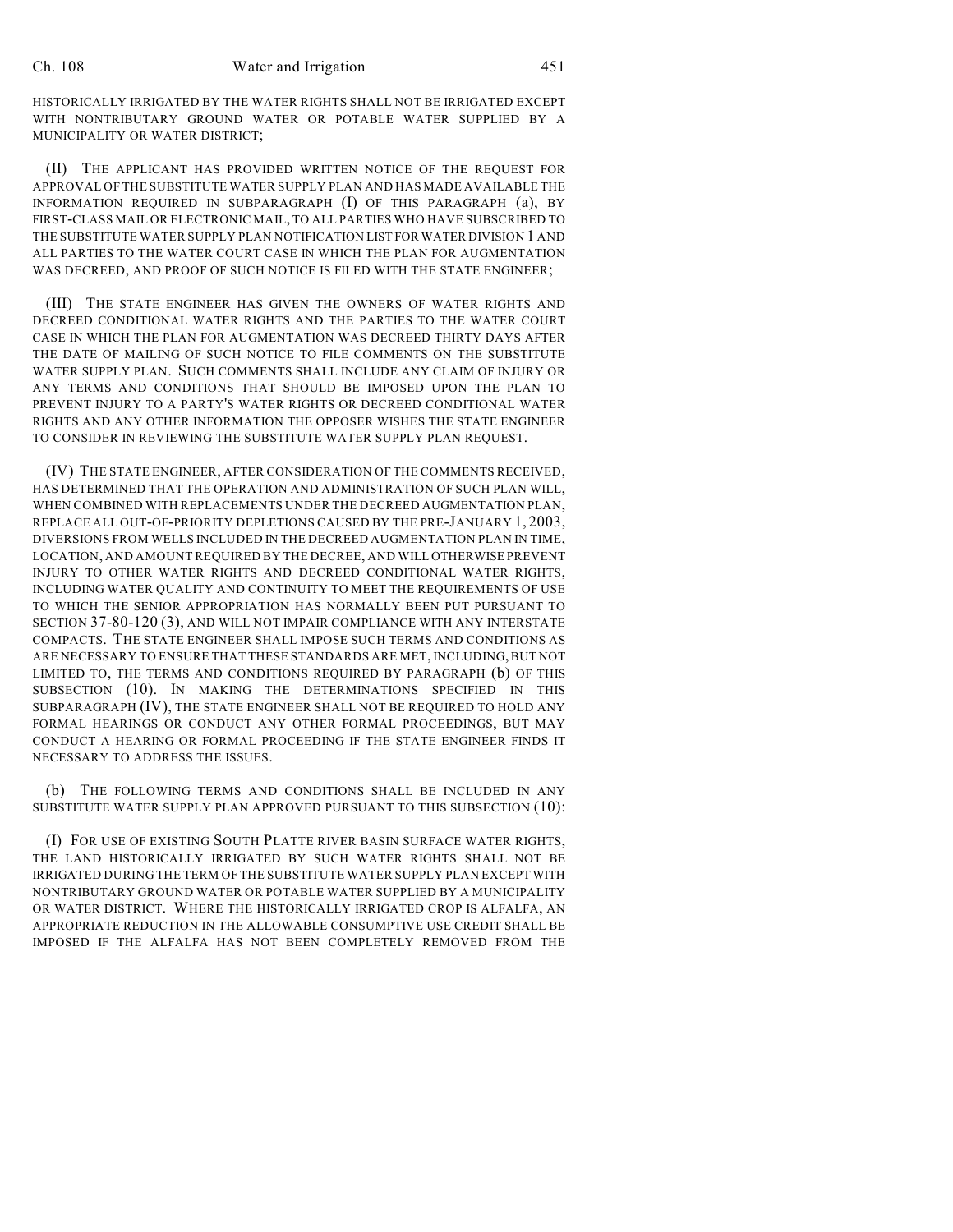HISTORICALLY IRRIGATED LAND DURING THE TERM OF THE SUBSTITUTE WATER SUPPLY PLAN.

(II) FOR USE OF EXISTING SOUTH PLATTE RIVER BASIN SURFACE WATER RIGHTS, AN ANNUAL VOLUMETRIC LIMIT ON DIVERSIONS AND A MONTHLY VOLUMETRIC LIMIT ON DIVERSIONS, WHICH SHALL NOT BE GREATER THAN THE AVERAGE ANNUAL AND MAXIMUM MONTHLY HISTORICAL DIVERSIONS OF THE WATER RIGHTS.

(III) FOR USE OF EXISTING SOUTH PLATTE RIVER BASIN SURFACE WATER RIGHTS, ALL RETURN FLOWS THAT WOULD HAVE ACCRUED TO THE STREAM FROM THE HISTORICAL USE OF THE WATER RIGHTS SHALL BE REPLACED, INCLUDING THE RETURN FLOWS THAT WOULD HAVE OCCURRED AFTER THE END OF THE ONE-YEAR SUBSTITUTE WATER SUPPLY PLAN. ALL SUCH RETURN FLOWS SHALL BE DEEMED TO BE AN OBLIGATION OF THE APPLICANT FOR THE SUBSTITUTE WATER SUPPLY PLAN AND SHALL BE INCLUDED AS A REPLACEMENT OBLIGATION IN ANY PROJECTION REQUIRED BY THE AUGMENTATION PLAN DECREE IN WHICH SUCH WATER IS PROPOSED TO BE USED, AND AFTER THE END OF ANY APPROVED SUBSTITUTE WATER SUPPLY PLAN, ALL CONTINUING RETURN FLOW OBLIGATIONS SHALL BE ENFORCEABLE IN THE SAME MANNER AS ALL OTHER TERMS AND CONDITIONS OF THE AUGMENTATION PLAN DECREE UNDER WHICH THE WATER RIGHTS IN THE SUBSTITUTE WATER SUPPLY PLAN WERE USED.

(IV) FOR USE OF EXISTING SOUTH PLATTE RIVER BASIN SURFACE WATER RIGHTS, NO WATER PUMPED FROM AUGMENTATION WELLS, AS SUCH WELLS ARE DEFINED IN SECTION 37-90-103 (21) (a), SHALL BE USED TO REPLACE RETURN FLOWS THAT WOULD HAVE ACCRUED TO THE STREAM FROM THE HISTORICAL USE OF THE WATER RIGHTS.

(V) THE AMOUNT OF WATER MADE AVAILABLE UNDER THE APPROVED SUBSTITUTE WATER SUPPLY PLAN SHALL NOT BE INCLUDED AS A SOURCE OF WATER FOR REPLACEMENT OF DEPLETIONS IN ANY PROJECTION REQUIRED BY THE AUGMENTATION PLAN DECREE IN WHICH SUCH WATER IS PROPOSED TO BE USED UNTIL THE SUBSTITUTE WATER SUPPLY PLAN IS APPROVED, AND THEN ONLY FOR THE TERM OF THE APPROVED SUBSTITUTE WATER SUPPLY PLAN OR THE TERM OF THE AGREEMENT OR OTHER DOCUMENT WHICH EVIDENCES THE APPLICANT'S RIGHT TO USE THE WATER RIGHTS FOR AUGMENTATION, WHICHEVER IS SHORTER.

(VI) THE ACCOUNTING FOR THE APPROVED SUBSTITUTE WATER SUPPLY PLAN SHALL BE INCORPORATED INTO THE ACCOUNTING FOR THE AUGMENTATION PLAN DECREE IN WHICH SUCH WATER IS PROPOSED TO BE USED AND SHALL BE SHOWN IN THE ACCOUNTING IN SEPARATE LINE ITEMS. SUCH ACCOUNTING AND ALL SUPPORTING DOCUMENTS FOR SUCH ACCOUNTING SHALL BE PROVIDED BY THE APPLICANT TO ANY PARTY REQUESTING SUCH ACCOUNTING AND SUPPORTING DOCUMENTS IN WRITING AND UPON PAYMENT OF REASONABLE REPRODUCTION COSTS.

(VII) IF ANY TERM OR CONDITION OF THE APPROVED SUBSTITUTE WATER SUPPLY PLAN CONFLICTS WITH ANY OF THE TERMS AND CONDITIONS OF THE AUGMENTATION PLAN DECREE, THE TERMS AND CONDITIONS OF THE AUGMENTATION PLAN DECREE SHALL CONTROL.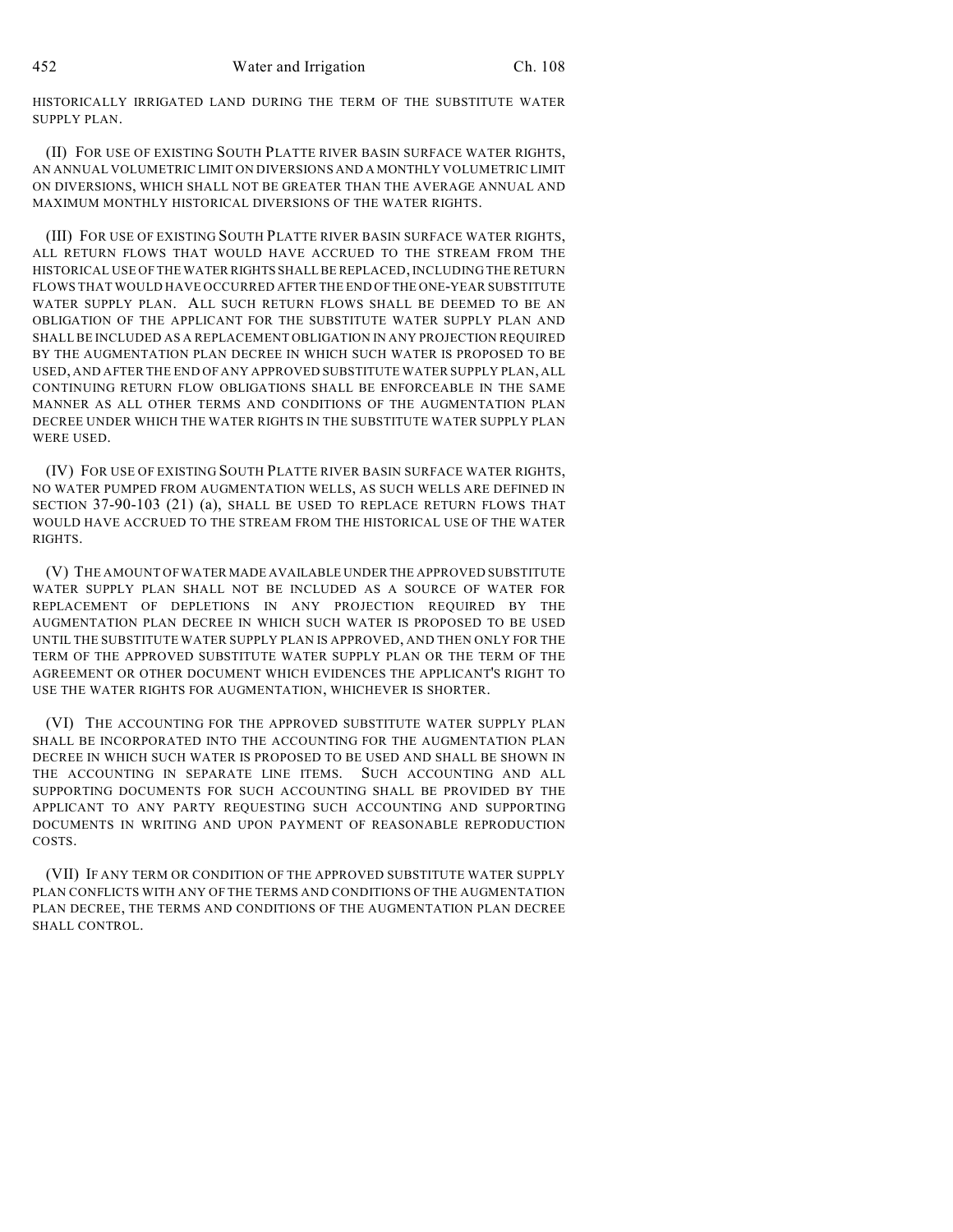(c) A SUBSTITUTE WATER SUPPLY PLAN APPROVED PURSUANT TO THIS SUBSECTION (10) SHALL NOT BE APPROVED FOR A PERIOD OF MORE THAN ONE YEAR; EXCEPT THAT AN APPLICANT MAY REQUEST THE RENEWAL OF A PLAN BY REPEATING THE APPLICATION PROCESS DESCRIBED IN THIS SUBSECTION (10). HOWEVER, IN NO EVENT SHALL AN INDIVIDUAL WATER RIGHT OR SOURCE OF WATER NATIVE TO THE SOUTH PLATTE RIVER BASIN, INCLUDING THE PRO RATA PORTION OF A WATER RIGHT REPRESENTED BY SHARES IN A MUTUAL DITCH COMPANY, BE APPROVED FOR USE IN A SUBSTITUTE WATER SUPPLY PLAN APPROVED PURSUANT TO THIS SUBSECTION (10) FOR A TOTAL OF MORE THAN FIVE YEARS.

(d) WHEN THE STATE ENGINEER APPROVES OR DENIES A SUBSTITUTE WATER SUPPLY PLAN PURSUANT TO THIS SUBSECTION (10), THE STATE ENGINEER SHALL SERVE A COPY OF THE DECISION ON ALL PARTIES WHO HAVE SUBSCRIBED TO THE SUBSTITUTE WATER SUPPLY PLAN NOTIFICATION LIST FOR WATER DIVISION 1 AND ALL PARTIES TO THE WATER COURT CASE IN WHICH THE PLAN FOR AUGMENTATION WAS DECREED BY FIRST-CLASS MAIL OR, IF SUCH PARTIES HAVE SO ELECTED, BY ELECTRONIC MAIL. NEITHER THE APPROVAL NOR THE DENIAL BY THE STATE ENGINEER SHALL CREATE ANY PRESUMPTIONS, SHIFT THE BURDEN OF PROOF, OR SERVE AS A DEFENSE IN ANY LEGAL ACTION INVOLVING THE SUBSTITUTE WATER SUPPLY PLAN. ANY APPEAL OF A DECISION MADE BY THE STATE ENGINEER CONCERNING A SUBSTITUTE WATER SUPPLY PLAN APPROVED OR DENIED PURSUANT TO THIS SUBSECTION (10) SHALL BE MADE WITHIN THIRTY DAYS AFTER THE DATE OF SERVICE OF THE DECISION. ANY SUCH APPEAL SHALL BE FILED UNDER THE SAME CASE NUMBER AS THE DECREED PLAN FOR AUGMENTATION AND SHALL BE HEARD UNDER THE RETAINED JURISDICTION OF THE WATER JUDGE, USING THE PROCEDURES AND STANDARDS SET FORTH IN SECTIONS 37-92-304 AND 37-92-305, FOR DETERMINATION OF MATTERS REREFERRED TO THE WATER JUDGE BY THE REFEREE. THE WATER JUDGE SHALL HEAR AND DETERMINE ANY SUCH APPEAL ON AN EXPEDITED BASIS. THE APPLICANT FOR THE SUBSTITUTE WATER SUPPLY PLAN SHALL NOT USE THE PROPOSED SUBSTITUTE WATER SUPPLY IN THE DECREED PLAN FOR AUGMENTATION UNTIL ANY APPEAL UNDER THIS PARAGRAPH (d) IS DECIDED BY THE WATER COURT. FOLLOWING THE DETERMINATION ON APPEAL BY THE WATER COURT, THE APPLICANT'S USE OF WATER UNDER THE SUBSTITUTE WATER SUPPLY PLAN SHALL BE GOVERNED BY SUCH WATER COURT DETERMINATION, UNLESS THE TERMS OF THE AUGMENTATION PLAN DECREE PROVIDE OTHERWISE.

(e) NOTHING IN THIS SUBSECTION (10) SHALL AUTHORIZE OR FACILITATE ADDITIONAL TRANSBASIN DIVERSION OF WATER FROM THE COLORADO RIVER.

(f) (I) THIS SUBSECTION (10) IS REPEALED, EFFECTIVE JULY 1, 2018.

(II) ALL APPROVALS OF SUBSTITUTE WATER SUPPLY PLANS UNDER THIS SUBSECTION (10) SHALL EXPIRE ON OR BEFORE JULY 1, 2018.

**SECTION 2. Applicability.** This act shall apply to substitute water supply plans applied for on or after the effective date of this act.